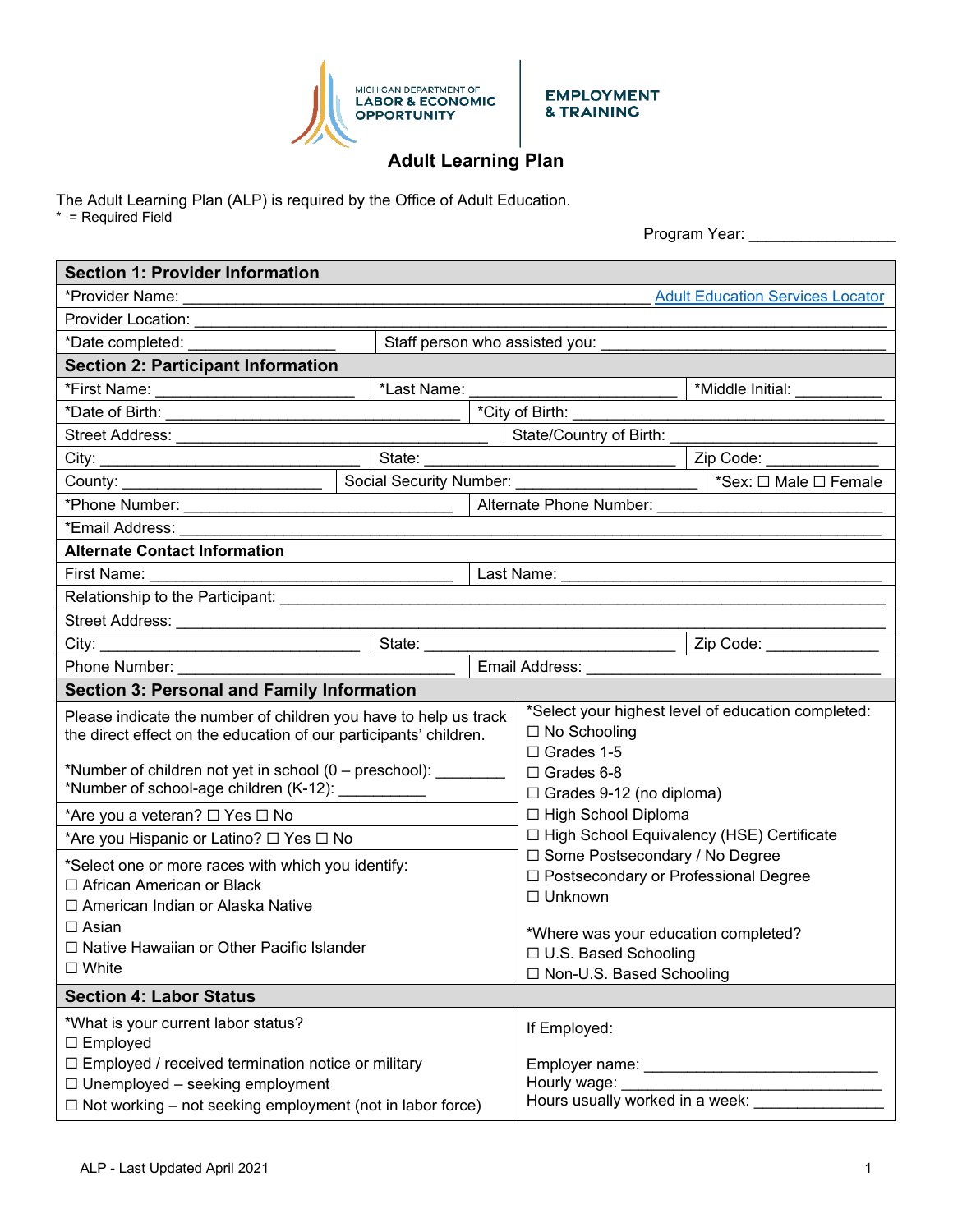| <b>Section 5: Barriers</b>                     |                                                                                                                                                                                                                                                                                                                                                                                                                                                                                             |                      |  |  |  |  |  |
|------------------------------------------------|---------------------------------------------------------------------------------------------------------------------------------------------------------------------------------------------------------------------------------------------------------------------------------------------------------------------------------------------------------------------------------------------------------------------------------------------------------------------------------------------|----------------------|--|--|--|--|--|
| *Childcare                                     | Do you have difficulty finding affordable and/or reliable childcare?                                                                                                                                                                                                                                                                                                                                                                                                                        | $\Box$ Yes $\Box$ No |  |  |  |  |  |
| *Cultural Barriers                             | Do your beliefs, customs, or practices make it difficult for you to function in a<br>school or work environment? If yes, please identify the cultural barrier:                                                                                                                                                                                                                                                                                                                              | $\Box$ Yes $\Box$ No |  |  |  |  |  |
| *Current / Prior<br>Foster Care                | Are you currently in or have you aged out of the foster care system?                                                                                                                                                                                                                                                                                                                                                                                                                        | $\Box$ Yes $\Box$ No |  |  |  |  |  |
| *Digital Access-<br>Equipment                  | Do you have access to a computer?                                                                                                                                                                                                                                                                                                                                                                                                                                                           | $\Box$ Yes $\Box$ No |  |  |  |  |  |
| *Digital Access-<br>Internet                   | Do you have access to the internet?                                                                                                                                                                                                                                                                                                                                                                                                                                                         | $\Box$ Yes $\Box$ No |  |  |  |  |  |
| *Digital Literacy                              | Do you have difficulty using computers, the internet, and/or technology?                                                                                                                                                                                                                                                                                                                                                                                                                    | $\Box$ Yes $\Box$ No |  |  |  |  |  |
| *Disabled (Physical<br>/ Mental<br>Impairment) | Do you have physical / mental disabilities or impairments that limit major life<br>activities (you do not need to be receiving disability benefits)?                                                                                                                                                                                                                                                                                                                                        | $\Box$ Yes $\Box$ No |  |  |  |  |  |
| *Displaced<br>Homemaker                        | Displaced homemaker can be defined as any of the following: (1) If you have<br>been providing unpaid services to family members in your home but now need to<br>look for employment, (2) If you have been dependent on another person's income<br>and no longer receive that financial support, or (3) If your spouse has been<br>deployed to active military duty and your family income has significantly reduced.<br>Are you a displaced homemaker?                                      | $\Box$ Yes $\Box$ No |  |  |  |  |  |
| *Exhausting TANF                               | Are you within two (2) years of exhausting your lifetime eligibility for Temporary<br>Assistance for Needy Families (TANF)?                                                                                                                                                                                                                                                                                                                                                                 | $\Box$ Yes $\Box$ No |  |  |  |  |  |
| *Ex-Offender                                   | Ex-Offender can be defined as any of the following: (1) You have an arrest or<br>conviction on your record that has created a barrier to employment, (2) You are<br>you currently on probation or parole, or (3) You have a criminal record beyond<br>infractions, including misdemeanors or felonies. Are you an ex-offender?                                                                                                                                                              | $\Box$ Yes $\Box$ No |  |  |  |  |  |
| *Homeless                                      | Are you currently experiencing homelessness or lack a permanent, adequate,<br>nighttime residence?                                                                                                                                                                                                                                                                                                                                                                                          | $\Box$ Yes $\Box$ No |  |  |  |  |  |
| *IEP                                           | Do you or have you had an Individualized Educational Plan (IEP) in school?                                                                                                                                                                                                                                                                                                                                                                                                                  | $\Box$ Yes $\Box$ No |  |  |  |  |  |
| *Learning Disabled                             | Have you been diagnosed, or do you believe you have a learning disability?                                                                                                                                                                                                                                                                                                                                                                                                                  | $\Box$ Yes $\Box$ No |  |  |  |  |  |
| *Low-Income                                    | Defined as meeting any or all of the following low-income guidelines applying to<br>you, or your child(ren): (1) Your total family income falls below the poverty line.<br>(This is approximately \$12,000 for one person and \$25,000 for a family of four),<br>(2) You or your child(ren) receives SNAP, TANF, SSI, Medicaid insurance, WIC,<br>food assistance, public housing or rental assistance, or any other public<br>assistance. Does your family meet the low-income guidelines? | $\Box$ Yes $\Box$ No |  |  |  |  |  |
| *Long-Term<br>Unemployed                       | Have you been unemployed for more than six months?                                                                                                                                                                                                                                                                                                                                                                                                                                          | $\Box$ Yes $\Box$ No |  |  |  |  |  |
| *Migrant / Seasonal<br>Farm Worker             | Are you a Migrant / Seasonal Farm Worker defined here as someone who is<br>primarily employed in agriculture, fish farming labor, or your family travels to<br>where farming jobs are available?                                                                                                                                                                                                                                                                                            | $\Box$ Yes $\Box$ No |  |  |  |  |  |
| *Single Parent                                 | Are you a single parent defined here as someone who is pregnant, separated,<br>divorced, or widowed and have primary responsibility for one or more dependent<br>children under age 18?                                                                                                                                                                                                                                                                                                     | $\Box$ Yes $\Box$ No |  |  |  |  |  |
| *Substance Abuse                               | Do you struggle with an addiction to alcohol or drugs?                                                                                                                                                                                                                                                                                                                                                                                                                                      | $\Box$ Yes $\Box$ No |  |  |  |  |  |
| <i>*</i> Transportation                        | Do you lack transportation, have unreliable transportation, do not have the means<br>to pay for public transportation and /or do you get rides from friends or lack<br>consistent transportation to get to school or work?                                                                                                                                                                                                                                                                  | $\Box$ Yes $\Box$ No |  |  |  |  |  |
| *Other                                         | Do you have any other barriers not listed above? If yes, please describe:                                                                                                                                                                                                                                                                                                                                                                                                                   | $\Box$ Yes $\Box$ No |  |  |  |  |  |